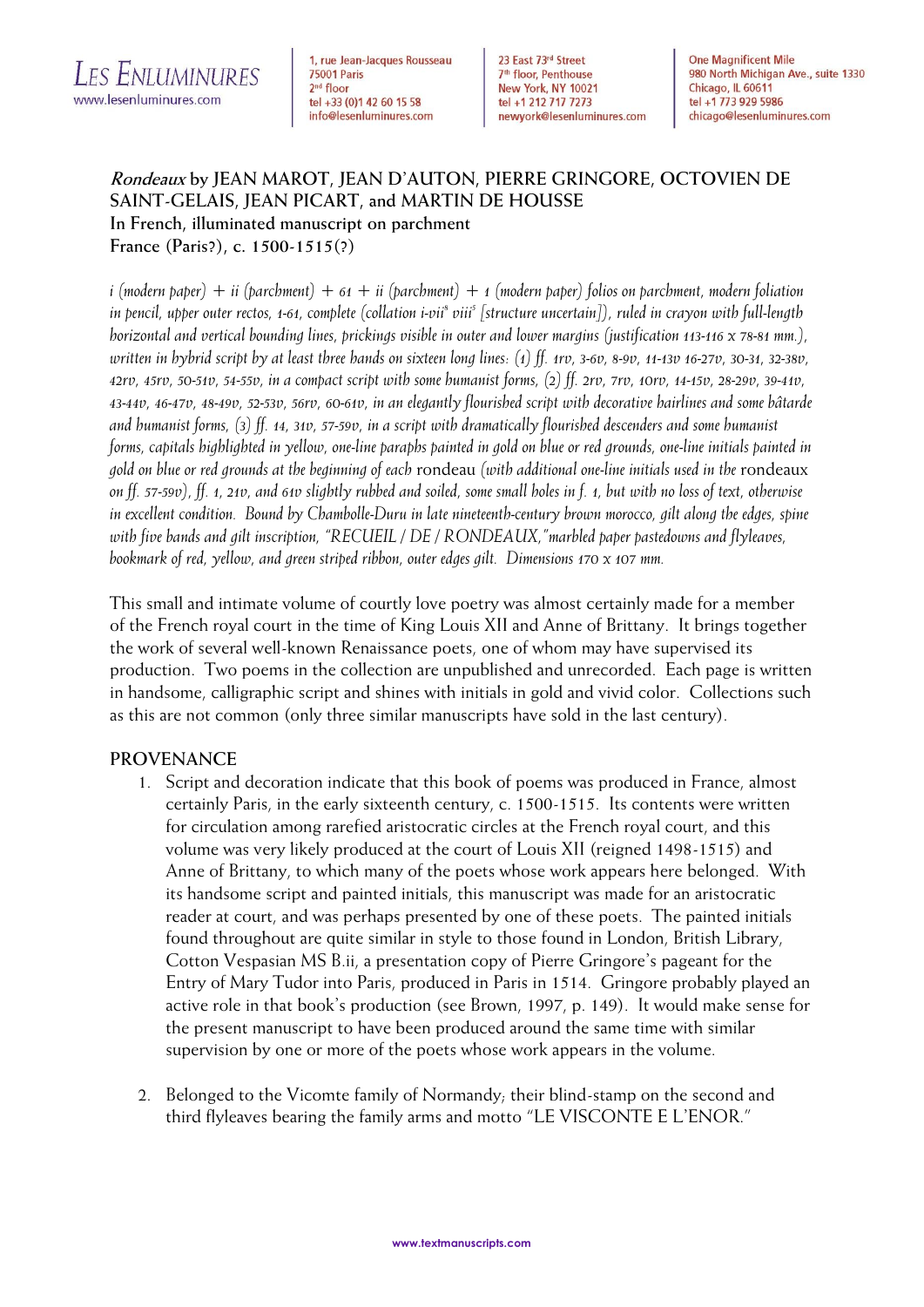- 3. Belonged to Auguste de Blangy (1833-1918), who published the text of this manuscript in 1893 (Blangy, 1893, pp. 11-12); he was a bibliophile and historian, author of a number of published works, and member of the Société des antiquaires de Normandie
- 4. Belonged to Jean A. Bonna (b. 1945), Geneva, banker, collector, bibliophile, and philanthropist, whose important collection focuses on French literature; his gilt monogram bookplate, "JAB," on the verso of the first flyleaf. Sold in his 2015 Christie's, London sale; lot 12 in *Important Books and Manuscripts from the Library of Jean A. Bonna*, 16 June 2015.

### **TEXT**

ff. 1-61v, incipit, "Du depuis le departement / De celle en qui mon pensement ..."; f. 1v, incipit, "Tant quil souffit dune ie me contente / Et nay desir vouloir ne autre atente ..."; f. 61, incipit, "Je le say bien dont grant dueil ie recoy / Que tu aymes vne autre plus que moy ..."; f. 61v, incipit, "De revenir as tu plus desperance / Mandez le moy sans tenir en souffrance ... Helas amy croys moy et si tauence / De reuenir."

A collection of 122 *rondeaux*, likely all composed in the late fifteenth to early sixteenth century, with each *rondeau* copied to fill a single page. Though works of several important poets appear within the book, no rubrics provide identifying information here. Professor Mary Beth Winn has recently recognized that our manuscript was published in 1893 by the count Auguste de Blangy as a "petit roman, a "confession of a lover" whom he identifed as Gringore: *Pierre Gringore, Rondeaux contenant la confession d'un amoureux*. The count based his attribution on the presence of 76 of the 122 rondeaux in the printed collection of *Troys cent cinquante rondeaulx* which was "attribué d'un commun accord par les bibliographes au poète Gringore" (p. 13). This attribution still figures in the catalogue of the BnF and the USTC despite the lack of evidence for his authorship, and Professor Winn concluded that it is unlikely that he assembled this collection, and observes also that Gringore certainly did not compose all of the poems, since many are attributed to other authors in concordant sources (we thank Mary Beth Winn for sharing her research on this manuscript).

Of these 122 *rondeaux*, 104 have been edited in Françon (1938), and these 104 (with two duplications bringing the number to 106) correspond to numbers 370, 315, 317, 267, 277, 280, 363, 10, 256, 324, 316, 15 (albeit with a substantial number of variant lines), 302, 5 (appearing twice, on ff. 9 and 34), 86, 458, 470, 266, 90, 421, 301, 293, 87, 313, 323, 250, 295, 300, 249, 3, 296, 263, 264, 13, 297, 242, 92, 17, 265, 260, 355, 254, 9, 7, 268, 371, 2, 461, 472, 467, 468, 42, 244, 61, 262, 11, 247, 298 (appearing twice, on ff. 33v and 34v), 4, 246, 243, 299, 83, 279, 282, 6, 240, 314, 327, 325, 37, 270, 320, 304, 239, 259, 312 (with some notable variation), 91, 368, 276, 513, 367, 292, 318, 303, 322, 329, 369, 469, 521, 96, 258, 261, 8, 294, 437 (with some notable variation), 439, 480, 436, 588, 466, 305, 450, and 465 in Françon's edition. He based this numeration on the sequence of 601 *rondeaux* in Lille, Bibliothèque municipale, MS 402, which provided the base text for his edition (see Françon, 1938, vol. 1, pp. 30-31); he consulted ten other manuscripts as well (1938, vol. 1, p. 32).

Of the sixteen remaining *rondeaux*, two appear to be completely unrecorded: "Je pers mon temps dont point ne me contente" (f. 31) and "Si ie le di ce que vers vous me meine" (f. 36v). Of the other fourteen, one (f. 57v) was edited by Defaux and Mantovani (1999), one (f. 48) can be found in Lawton (1906), eight (ff. 1, 4v, 5, 21, 44v, 49, 51v, and 56v) were printed in *Cent*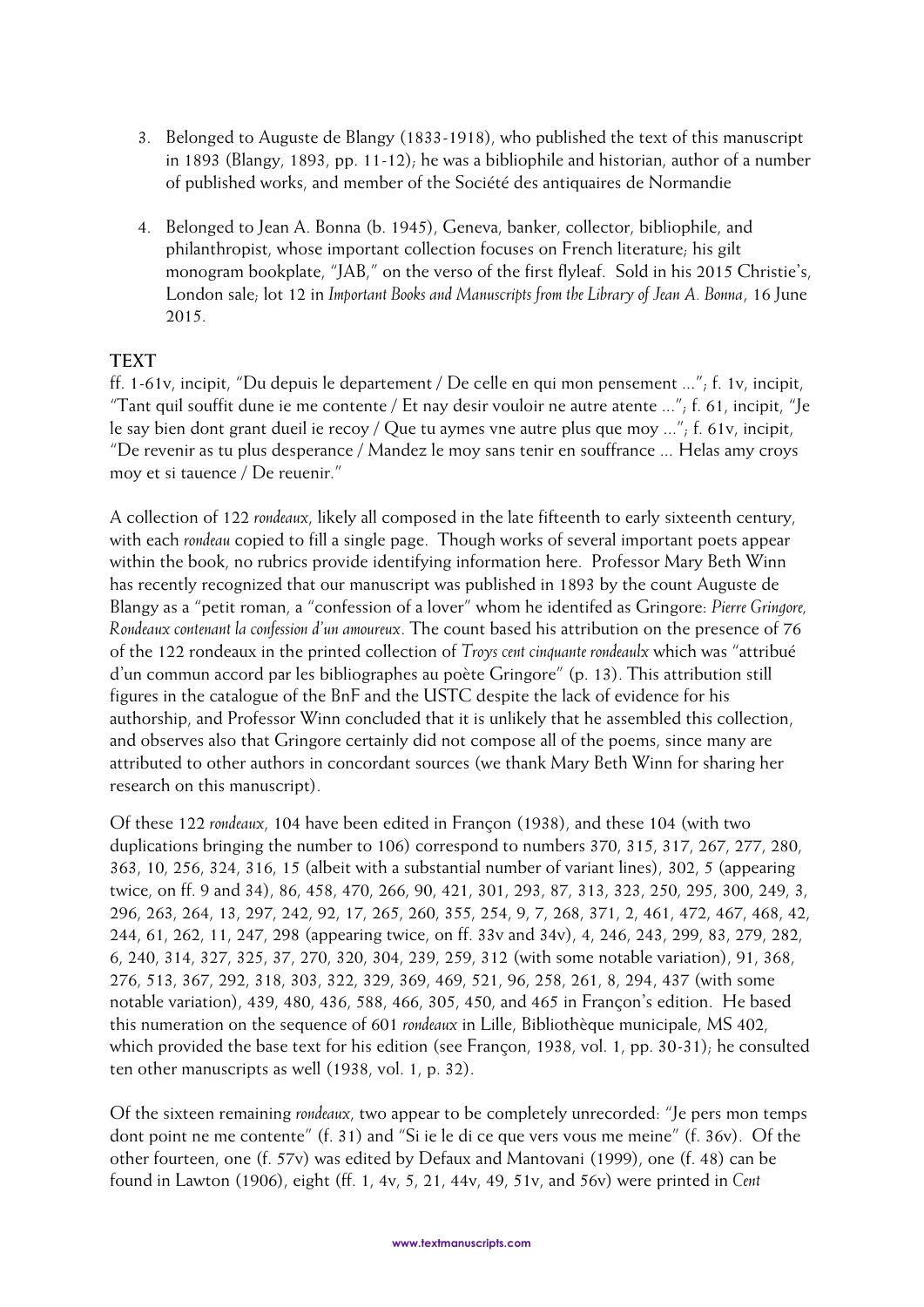*quarante cinq rondeaux d'amours* (1875), and four (ff. 15, 15v, 17v, and 41v) can only be found printed in *Le jardin de plaisance et fleur de rhétorique*, Paris, Antoine Verard, c. 1501 (see Droz and Piaget, eds., 1910), an early print anthology of French poetry.

Of the approximately twenty extant collections of *rondeau*, most are in European institutions. Only three comparable manuscripts have been on the market in the last century, one of which is substantially shorter. Compared to the most recent of these (London, Sotheby's, 22 June 2004, lot 63), the present manuscript stands out as a particularly fine specimen, with larger pages, and thus more widely spaced script and more illumination on each page.

The *rondeau* was a popular poetic form in late medieval and Renaissance France, one of several fixed French verse forms that could be set to music. By the later Middle Ages, however, writers of *rondeaux* tended to celebrate the music inherent in their language rather than writing them expressly to be turned into songs. The *rondeaux* here were almost certainly written to be read, not sung; by the middle of the fifteenth century, what were formerly scribal abbreviations of refrains to be restated in full had become *rentrements*, one- or two-word non rhyming lines. Most of the *rondeaux* are written out in a fifteen-line format with the rhyme scheme AABBA – AAB – *rentrement* – AABBA – *rentrement.* Two (see f. 15rv) are examples of the "*rondeau* prime" form, with only twelve lines written out with the rhyme scheme ABBA – AB – *rentrement* – ABBA – *rentrement*.

Courtly love animates these *rondeaux*. They run an emotional gamut from hope to adulation to despair as they range in their subject matter from the pursuit of the beloved – poems of courtship and flirtation – to the celebration of her virtues – poems of adoration and obsession – to the loss of love – poems of lamentation and recrimination. Some address the beloved directly – eg. "En vous voyant ce mest plaisir a lheure" (f. 16), while others describe the lover's plight – eg. "Pour accomplir le vouloir de mon cueur"  $(f, 9) - or$ , more generally, address the conditions governing love affairs – eg. "Contre fortune chascun pert son effort" (f. 12v).

In fifteenth- and sixteenth-century France, it was common for short poems like these to circulate in collections bringing together the works of different poets. Many of these anthologies focus on works produced within small coteries, circle of poets engaging in dialogue with each other through their work (see Taylor, 2007), while others, like Lille MS 402 or the printed *Jardin de plaisance* (see above) bring together massive collections of poetry, in some cases organized around a narrative trajectory (say, from the beginning of a love affair to its end). The arrangement of the poems in this manuscript should reward careful study, shedding light on how these poems were being read and what intentions might have shaped this particular collection.

These poems would have been written to be shared at the French royal court. Indeed, many can be linked to particular poets affiliated with the courts of Charles VIII (reigned 1483-1498) and, to a greater extent, Louis XII (reigned 1498-1515), whose court was "marked by much of the splendour that we associate with Renaissance monarchs" (Britnell, 2009, p. 43). These poets were part of a circle known as the *Grands Rhétoriqueurs*, specifically a subset of this poetic circle that wrote with the patronage of the king and other members of the court. Their poetry is known for its rich word play and experimentation with sound.

One of the best known among the *Rhétoriqueurs* is the court poet Jean Marot (1457-1526), born near Caen, in Normandy. Marot became secretary to Anne of Brittany (1477-1514) during her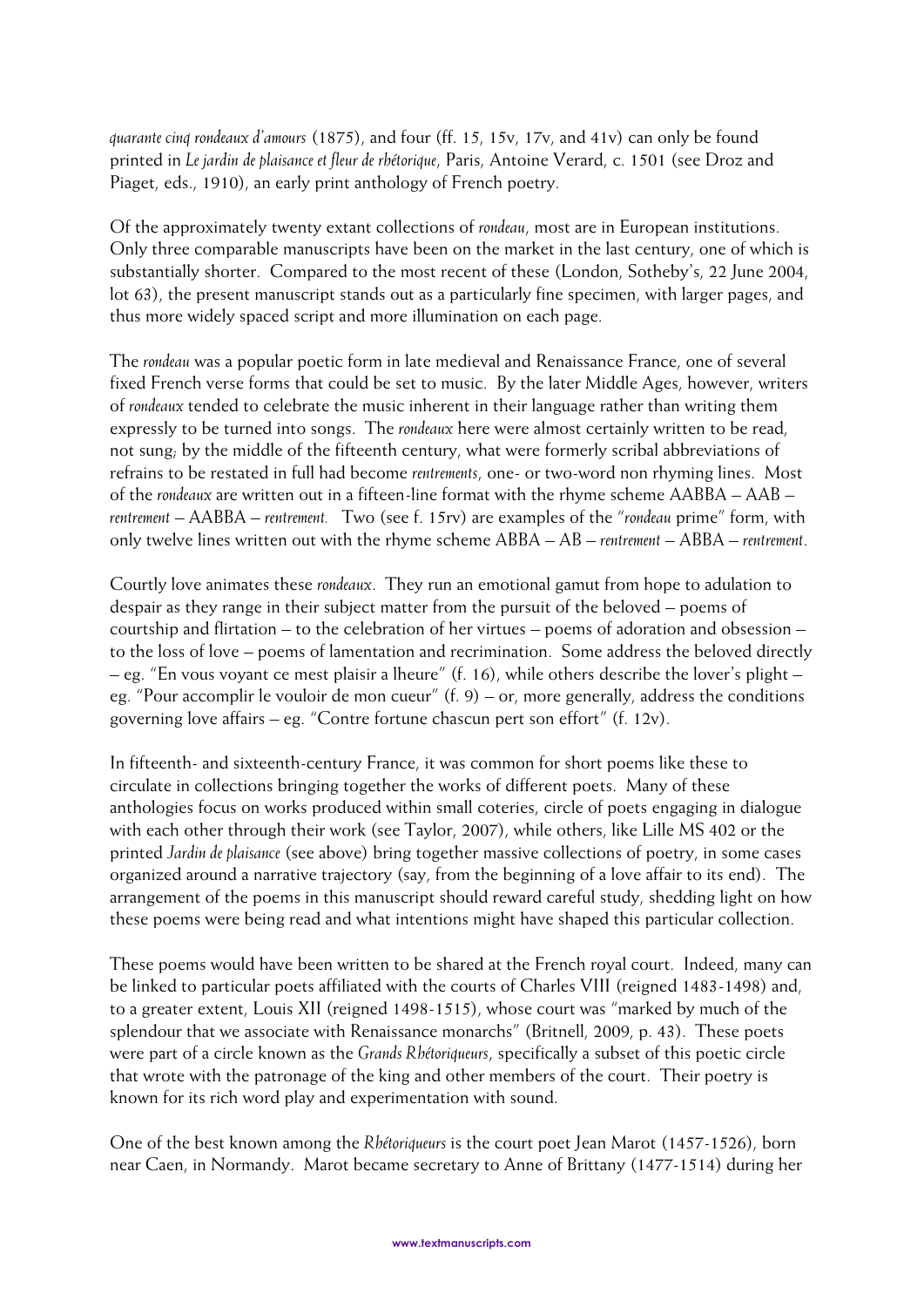second reign as queen consort of France (1499-1514) in 1506 and later became official poet of both Louis XII and Francis I (reigned 1515-1547). In addition to longer poetic works like *Le voyage de Gênes*, composed in praise of Louis XII's 1507 expedition to recover Genoa, he wrote at least fifty *rondeaux*. The poems on ff. 28v, 29, 55, 57, 57v, 58, 59, 59v, and 61v have been attributed to him (see Françon, 1938, vol. 1, pp. 35-36 and Defaux and Mantovani, eds., 1999).

Another *rhétoriqueur* working in the royal court at the same time, Jean d'Auton (1466/67-1528), served as the official historiographer to Louis XII. He is best known for his *Chroniques de Louis XII*. The *rondeau* on f. 35 has been attributed to him (see Françon, 1938, vol. 1, p. 38).

The popular French poet, playwright, and publisher Pierre Gringore (c. 1475 –c.1538) was born in Normandy. While working as a playwright and actor in Paris, he became a favorite of Louis XII. He is best known for the satirical plays he wrote in Paris, many of which poked fun at the papacy, and for the *Vie de monseigneur Saint Louis* (c. 1513?), a mystery play he wrote about Louis IX of France. The *rondeau* on f. 48 has been attributed to him (see Lawton, ed., 1906, p. 12).

The poet and translator Octovien de Saint-Gelais (1468-1502) was active slightly earlier. He was born in Cognac, Charente, and became a member of the court of Charles VIII. Through the favor of that king he was appointed bishop of Angoulême in 1495. He is known for his translations of Vergil's *Aeneid* and Ovid's *Heroides* into French verse, and he also produced his own poetic compositions, like the three *rondeaux* on ff. 11, 24v, and 26v, elsewhere attributed to him (see Françon, 1938, vol. 1, p. 40 and Lemaire, 1977, pp. 48-49).

Less is known about the remaining two poets. Jean Picart, to whom the *rondeaux* on ff. 13, 14, 19, 21v, 32, 51, and 56 have been attributed (see Françon, 1938, vol. 1, p. 37), has been identified in other manuscripts variously as the bailiff of Estelan and viscount of Falaise, in Normandy. He does appear to have associated with the French court poets. One *rondeau* here (f. 5v) has been attributed to one Martin de Housse (see Françon, 1938, vol. 2, no. 363), but nothing appears to be known of him.

### **LITERATURE**

Badel, Pierre-Yves. "Le rondeau au temps de Jean Marot," *Grands rhétoriqueurs*, *Cahiers V.-L. Saulnier* 14 (1997), pp. 13–35.

Blangy, Auguste de. *Pierre Gringore, Rondeaux contenant la confession d'un amoureux*. Caen, 1893.

Britnell, Jennifer. "Competition and Co-operation: The Court Poets of Louis XII and Anne of Brittany," in *Court and Humour in the French Renaissance: Essays in Honour of Professor Pauline Smith*, ed. Sarah Alyn Stacey, Oxford, 2009, pp. 43-56.

Brown, Cynthia Jane. "Pierre Gringore: acteur, auteur, éditeur," *Les Grands Rhétoriqueurs, Cahiers V.- L. Saulnier* 14 (1997), pp. 145-163.

Brown, Cynthia Jane. *Poets, Patrons and Printers: Crisis of Authority in Late Medieval France*, Ithaca, 1995.

Brown, Cynthia Jane. *The Shaping of History and Poetry in Late Medieval France: Propaganda and Poetic Expression in the Works of the Rhétoriqueurs*, Birmingham, 1985.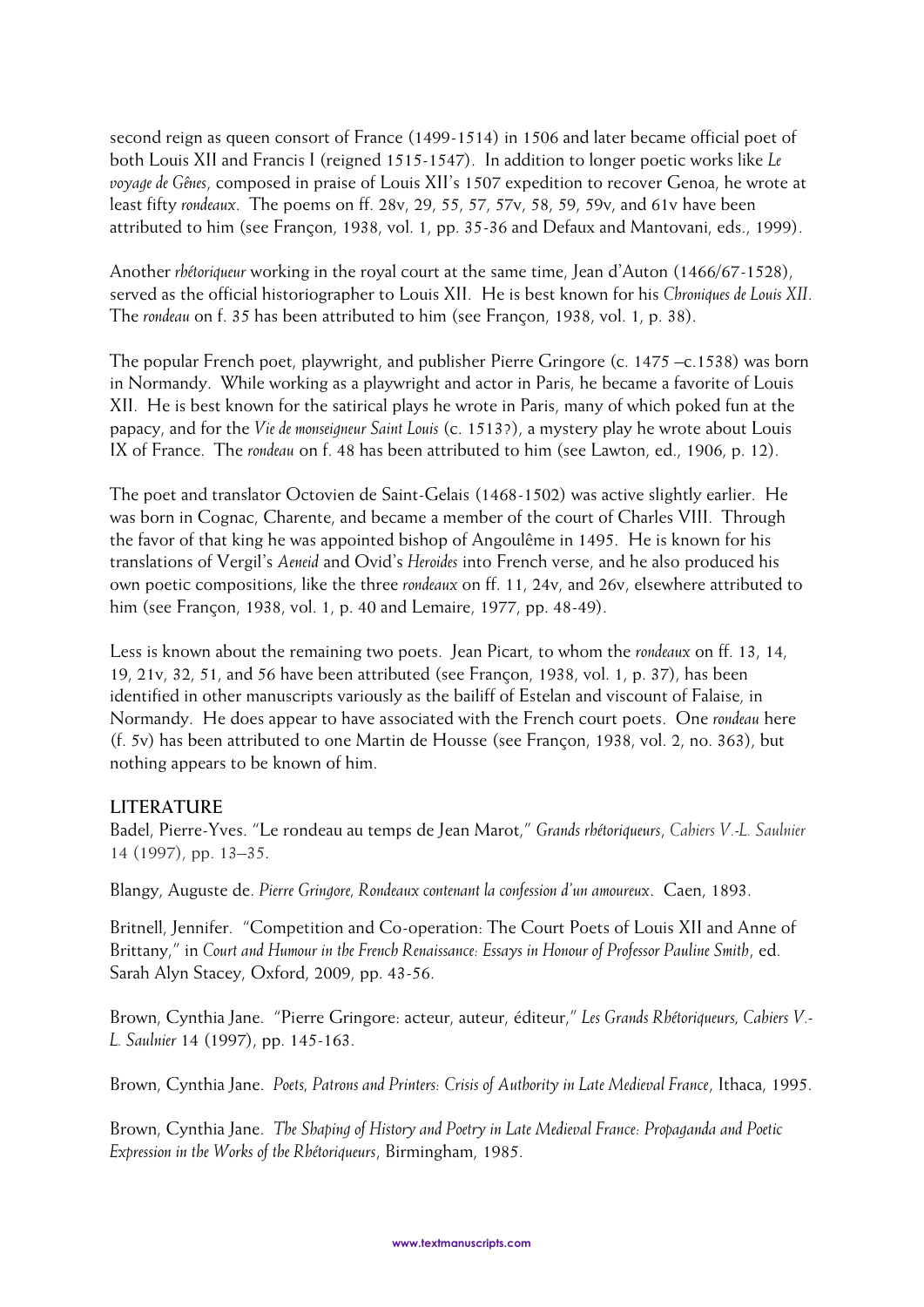Chamard, Henri. "Rondeau," in *Dictionnaire des lettres françaises: Le XVIe siècle*, ed. Michel Simonin, Paris, 2001, pp. 1026-1027.

Chamard, Henri and A. C. "Gringore (Pierre)," in *Dictionnaire des lettres françaises: Le XVIe siècle*, ed. Michel Simonin, Paris, 2001, pp. 580-582.

Defaux, Gérard. "Marot (Jean)," in *Dictionnaire des lettres françaises: Le XVIe siècle*, ed. Michel Simonin, Paris, 2001, pp. 806-809.

Defaux, Gérard and Thierry Mantovani, eds. *Les deux recueils Jehan Marot de Caen, poëte et escripvain de la royne Anne de Bretagne et depuis valet de chambre du treschrestien roy François premier*, Geneva, 1999.

Fery-Hue, Françoise. *Cent cinq rondeaux d'amour : un roman dialogué pour l'édification du futur François Ier*, Turnhout, 2011.

Françon, Marcel. *Poèmes de Transition (XVe - XVIe siècles): rondeaux du Ms. 402 de Lille*, 2 vols., Cambridge, 1938.

Lawton, Frederick, ed. *Anthology of French Poetry from the Time of Froissart up to the Beginning of the Present Century*, London, 1906.

Lemaire, Jacques. "Le manuscrit Paris, B.N., N.A.FR. 1158: observations sur quelques œuvres de Mellin et Octovien Saint-Gelais," *Scriptorium* 31 (1977), pp. 30-45.

Sewright, Kathleen Frances. "Poetic Anthologies of Fifteenth-Century France and Their Relationship to Collections of the French Secular Polyphonic Chanson," PhD diss., University of North Carolina, Chapel Hill, 2008.

Taylor, Jane H. M. "Courtly Gatherings and Poetic Games: 'Coterie' Anthologies in the Late Middle Ages in France," in *Book and Text in France, 1400-1600: Poetry on the Page*, ed. Adrian Armstrong and Malcolm Quainton, Aldershot, Ashgate, 2007, pp. 13-29.

Taylor, Jane M. *The Making of Poetry: Late-Medieval French Poetic Anthologies*, Turnhout, 2007.

Vaucheret, Etienne. "Auton (Jean d')," in *Dictionnaire des lettres françaises: Le XVIe siècle*, ed. Michel Simonin, Paris, 2001, pp. 91-92.

Zumthor, Paul. "From Hi(story) to Poem, or the Paths of Pun: The Grands Rhétoriqueurs of Fifteenth-Century France," trans. Annette Tomarken and Edward Tomarken, *New Literary History*  10 (1979), pp. 231-263.

Zumthor, Paul. *Le masque et la lumiere: la poetique des Grands Rhétoriqueurs*, Paris, 1978.

#### **ONLINE RESOURCES**

*Cent quarante cinq rondeaux d'amours publiés d'après un manuscrit autographe de la fin du XVe siècle*, Paris, A. Lemerre and P. Rouquette, 1875